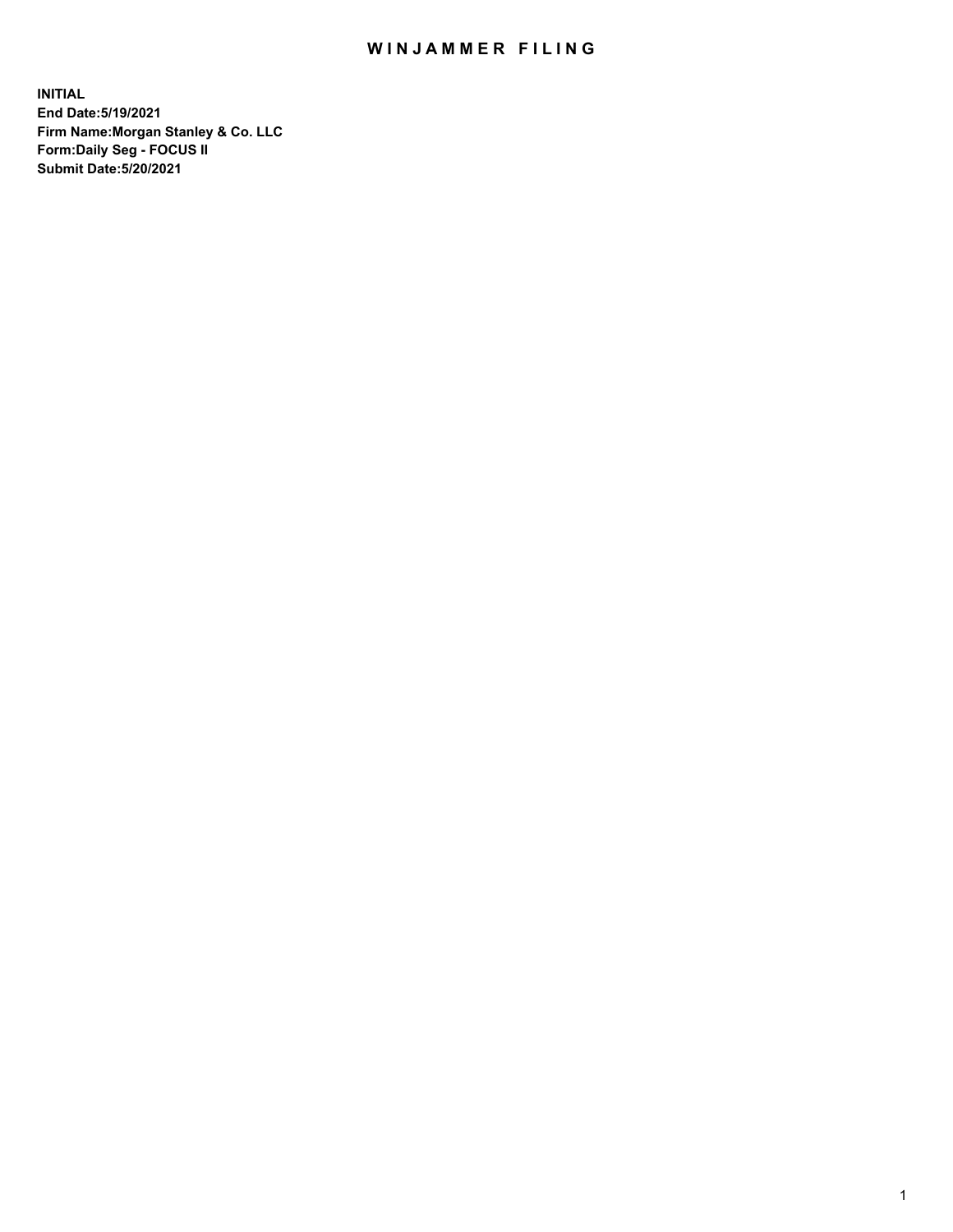**INITIAL End Date:5/19/2021 Firm Name:Morgan Stanley & Co. LLC Form:Daily Seg - FOCUS II Submit Date:5/20/2021 Daily Segregation - Cover Page**

| Name of Company                                                                                                                                                                                                                                                                                                                | Morgan Stanley & Co. LLC                                    |
|--------------------------------------------------------------------------------------------------------------------------------------------------------------------------------------------------------------------------------------------------------------------------------------------------------------------------------|-------------------------------------------------------------|
| <b>Contact Name</b>                                                                                                                                                                                                                                                                                                            | <b>Ikram Shah</b>                                           |
| <b>Contact Phone Number</b>                                                                                                                                                                                                                                                                                                    | 212-276-0963                                                |
| <b>Contact Email Address</b>                                                                                                                                                                                                                                                                                                   | Ikram.shah@morganstanley.com                                |
| FCM's Customer Segregated Funds Residual Interest Target (choose one):<br>a. Minimum dollar amount: ; or<br>b. Minimum percentage of customer segregated funds required:% ; or<br>c. Dollar amount range between: and; or<br>d. Percentage range of customer segregated funds required between: % and %.                       | 235,000,000<br><u>0</u><br>00<br>0 <sub>0</sub>             |
| FCM's Customer Secured Amount Funds Residual Interest Target (choose one):<br>a. Minimum dollar amount: ; or<br>b. Minimum percentage of customer secured funds required:%; or<br>c. Dollar amount range between: and; or<br>d. Percentage range of customer secured funds required between:% and%.                            | 140,000,000<br><u>0</u><br>0 <sub>0</sub><br>0 <sub>0</sub> |
| FCM's Cleared Swaps Customer Collateral Residual Interest Target (choose one):<br>a. Minimum dollar amount: ; or<br>b. Minimum percentage of cleared swaps customer collateral required:% ; or<br>c. Dollar amount range between: and; or<br>d. Percentage range of cleared swaps customer collateral required between:% and%. | 92,000,000<br><u>0</u><br>0 Q<br>0 <sub>0</sub>             |

Attach supporting documents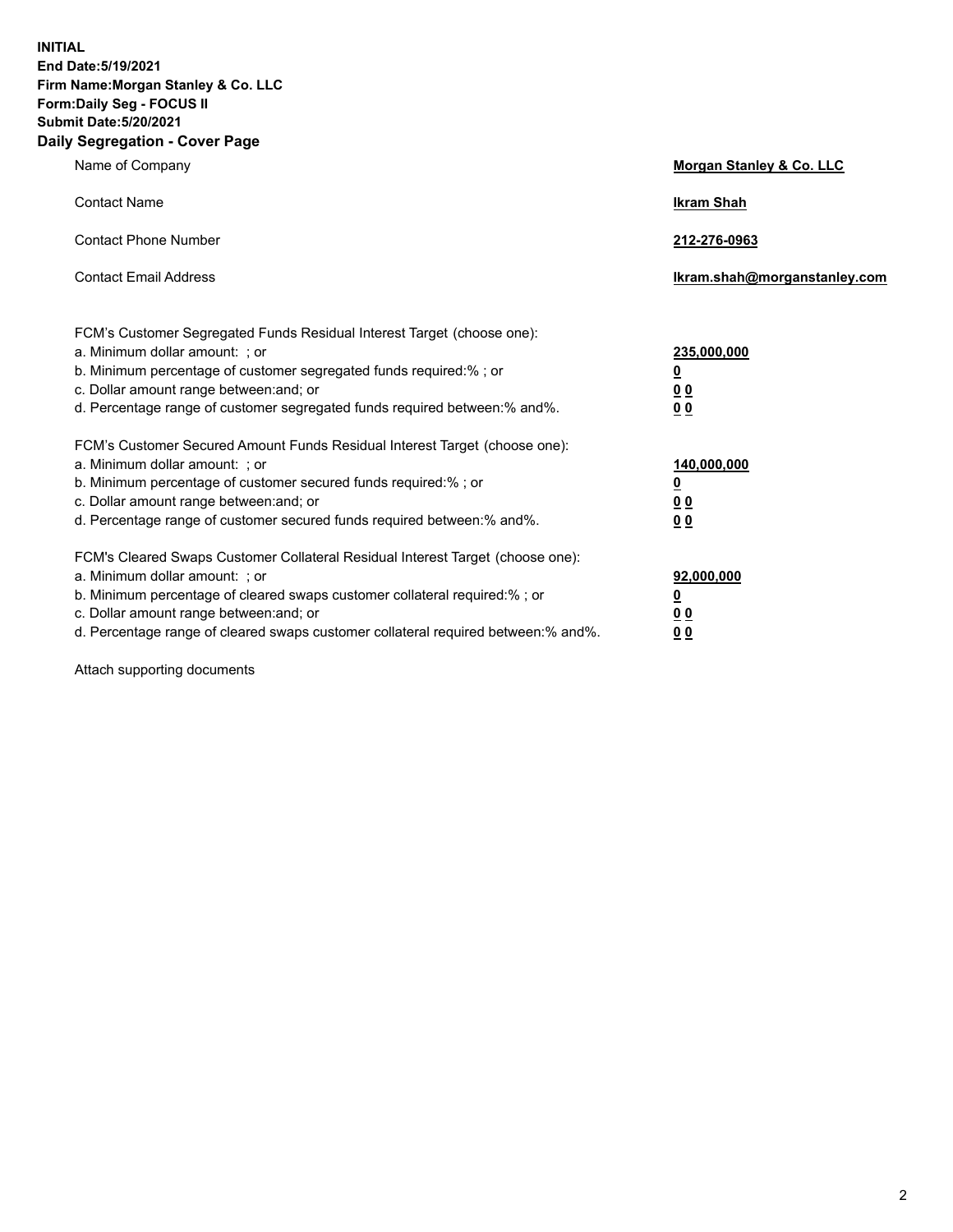## **INITIAL End Date:5/19/2021 Firm Name:Morgan Stanley & Co. LLC Form:Daily Seg - FOCUS II Submit Date:5/20/2021**

## **Daily Segregation - Secured Amounts**

Foreign Futures and Foreign Options Secured Amounts Amount required to be set aside pursuant to law, rule or regulation of a foreign government or a rule of a self-regulatory organization authorized thereunder 1. Net ledger balance - Foreign Futures and Foreign Option Trading - All Customers A. Cash **5,034,440,740** [7315] B. Securities (at market) **2,144,063,565** [7317] 2. Net unrealized profit (loss) in open futures contracts traded on a foreign board of trade **372,506,951** [7325] 3. Exchange traded options a. Market value of open option contracts purchased on a foreign board of trade **31,152,144** [7335] b. Market value of open contracts granted (sold) on a foreign board of trade **-28,123,027** [7337] 4. Net equity (deficit) (add lines 1. 2. and 3.) **7,554,040,373** [7345] 5. Account liquidating to a deficit and account with a debit balances - gross amount **99,938,428** [7351] Less: amount offset by customer owned securities **-99,662,370** [7352] **276,058** [7354] 6. Amount required to be set aside as the secured amount - Net Liquidating Equity Method (add lines 4 and 5) 7. Greater of amount required to be set aside pursuant to foreign jurisdiction (above) or line 6. FUNDS DEPOSITED IN SEPARATE REGULATION 30.7 ACCOUNTS 1. Cash in banks A. Banks located in the United States **600,754,688** [7500] B. Other banks qualified under Regulation 30.7 **581,213,762** [7520] **1,181,968,450** 2. Securities A. In safekeeping with banks located in the United States **575,920,414** [7540] B. In safekeeping with other banks qualified under Regulation 30.7 **44,909,558** [7560] **620,829,972** 3. Equities with registered futures commission merchants A. Cash **16,269,080** [7580] B. Securities **0** [7590] C. Unrealized gain (loss) on open futures contracts **2,864,826** [7600] D. Value of long option contracts **0** [7610] E. Value of short option contracts **0** [7615] **19,133,906** [7620] 4. Amounts held by clearing organizations of foreign boards of trade A. Cash **0** [7640] B. Securities **0** [7650] C. Amount due to (from) clearing organization - daily variation **0** [7660] D. Value of long option contracts **0** [7670] E. Value of short option contracts **0** [7675] **0** [7680] 5. Amounts held by members of foreign boards of trade A. Cash **4,098,127,507** [7700] B. Securities **1,523,233,592** [7710] C. Unrealized gain (loss) on open futures contracts **369,642,124** [7720] D. Value of long option contracts **31,152,144** [7730] E. Value of short option contracts **-28,123,027** [7735] **5,994,032,340** 6. Amounts with other depositories designated by a foreign board of trade **0** [7760] 7. Segregated funds on hand **0** [7765] 8. Total funds in separate section 30.7 accounts **7,815,964,668** [7770] 9. Excess (deficiency) Set Aside for Secured Amount (subtract line 7 Secured Statement

- Page 1 from Line 8)
- 10. Management Target Amount for Excess funds in separate section 30.7 accounts **140,000,000** [7780]

11. Excess (deficiency) funds in separate 30.7 accounts over (under) Management Target **121,648,237** [7785]

**0** [7305]

**7,554,316,431** [7355]

## **7,554,316,431** [7360]

[7530]

[7570]

[7740] **261,648,237** [7380]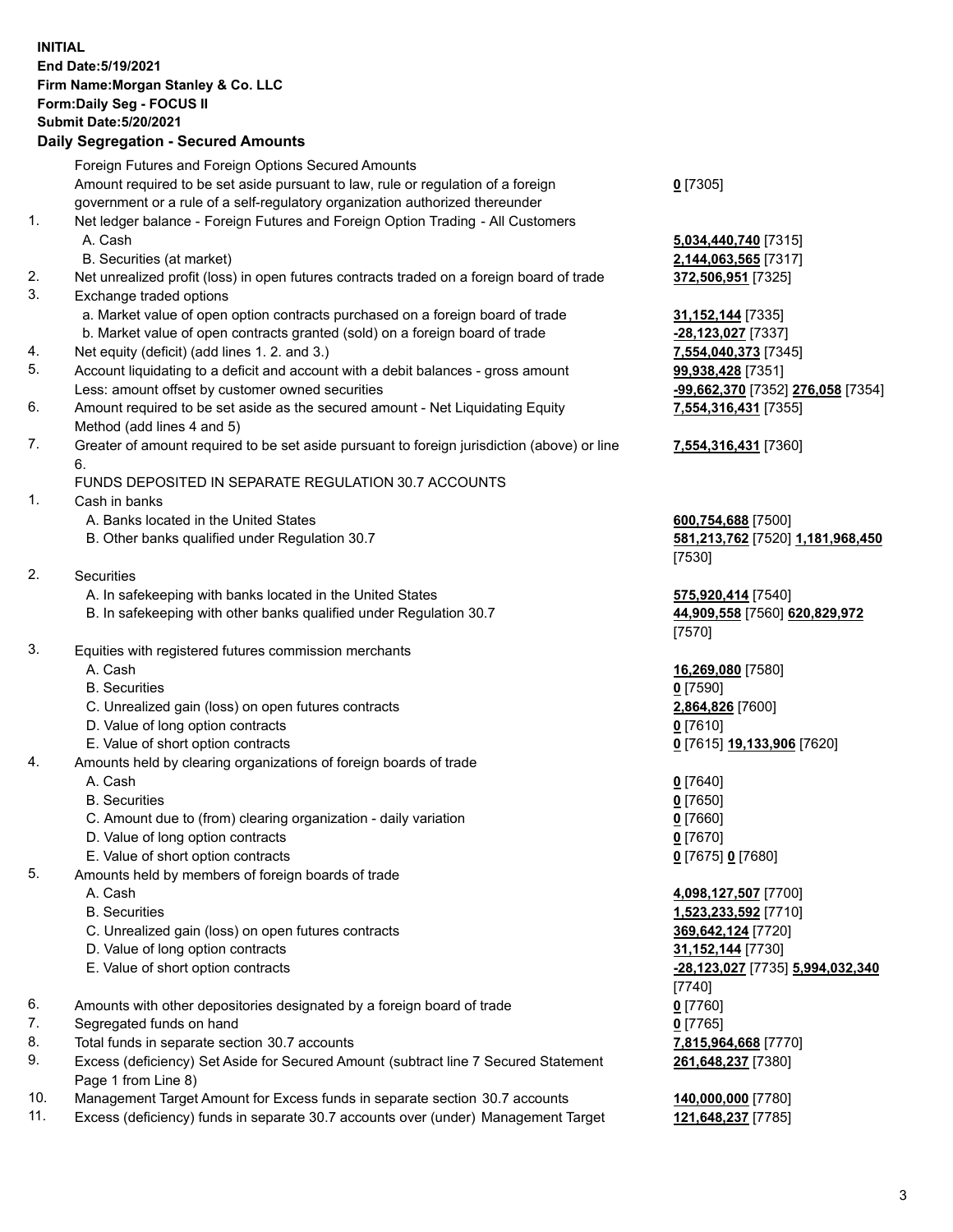**INITIAL End Date:5/19/2021 Firm Name:Morgan Stanley & Co. LLC Form:Daily Seg - FOCUS II Submit Date:5/20/2021 Daily Segregation - Segregation Statement** SEGREGATION REQUIREMENTS(Section 4d(2) of the CEAct) 1. Net ledger balance A. Cash **13,816,968,902** [7010] B. Securities (at market) **8,289,652,018** [7020] 2. Net unrealized profit (loss) in open futures contracts traded on a contract market **2,263,168,648** [7030] 3. Exchange traded options A. Add market value of open option contracts purchased on a contract market **813,718,830** [7032] B. Deduct market value of open option contracts granted (sold) on a contract market **-415,836,255** [7033] 4. Net equity (deficit) (add lines 1, 2 and 3) **24,767,672,143** [7040] 5. Accounts liquidating to a deficit and accounts with debit balances - gross amount **684,644,563** [7045] Less: amount offset by customer securities **-684,070,117** [7047] **574,446** [7050] 6. Amount required to be segregated (add lines 4 and 5) **24,768,246,589** [7060] FUNDS IN SEGREGATED ACCOUNTS 7. Deposited in segregated funds bank accounts A. Cash **1,994,469,697** [7070] B. Securities representing investments of customers' funds (at market) **0** [7080] C. Securities held for particular customers or option customers in lieu of cash (at market) **2,180,636,976** [7090] 8. Margins on deposit with derivatives clearing organizations of contract markets A. Cash **14,342,679,072** [7100] B. Securities representing investments of customers' funds (at market) **0** [7110] C. Securities held for particular customers or option customers in lieu of cash (at market) **6,109,015,042** [7120] 9. Net settlement from (to) derivatives clearing organizations of contract markets **122,339,303** [7130] 10. Exchange traded options A. Value of open long option contracts **813,718,830** [7132] B. Value of open short option contracts **-415,836,255** [7133] 11. Net equities with other FCMs A. Net liquidating equity **12,780,334** [7140] B. Securities representing investments of customers' funds (at market) **0** [7160] C. Securities held for particular customers or option customers in lieu of cash (at market) **0** [7170] 12. Segregated funds on hand **0** [7150] 13. Total amount in segregation (add lines 7 through 12) **25,159,802,999** [7180] 14. Excess (deficiency) funds in segregation (subtract line 6 from line 13) **391,556,410** [7190] 15. Management Target Amount for Excess funds in segregation **235,000,000** [7194] **156,556,410** [7198]

16. Excess (deficiency) funds in segregation over (under) Management Target Amount Excess